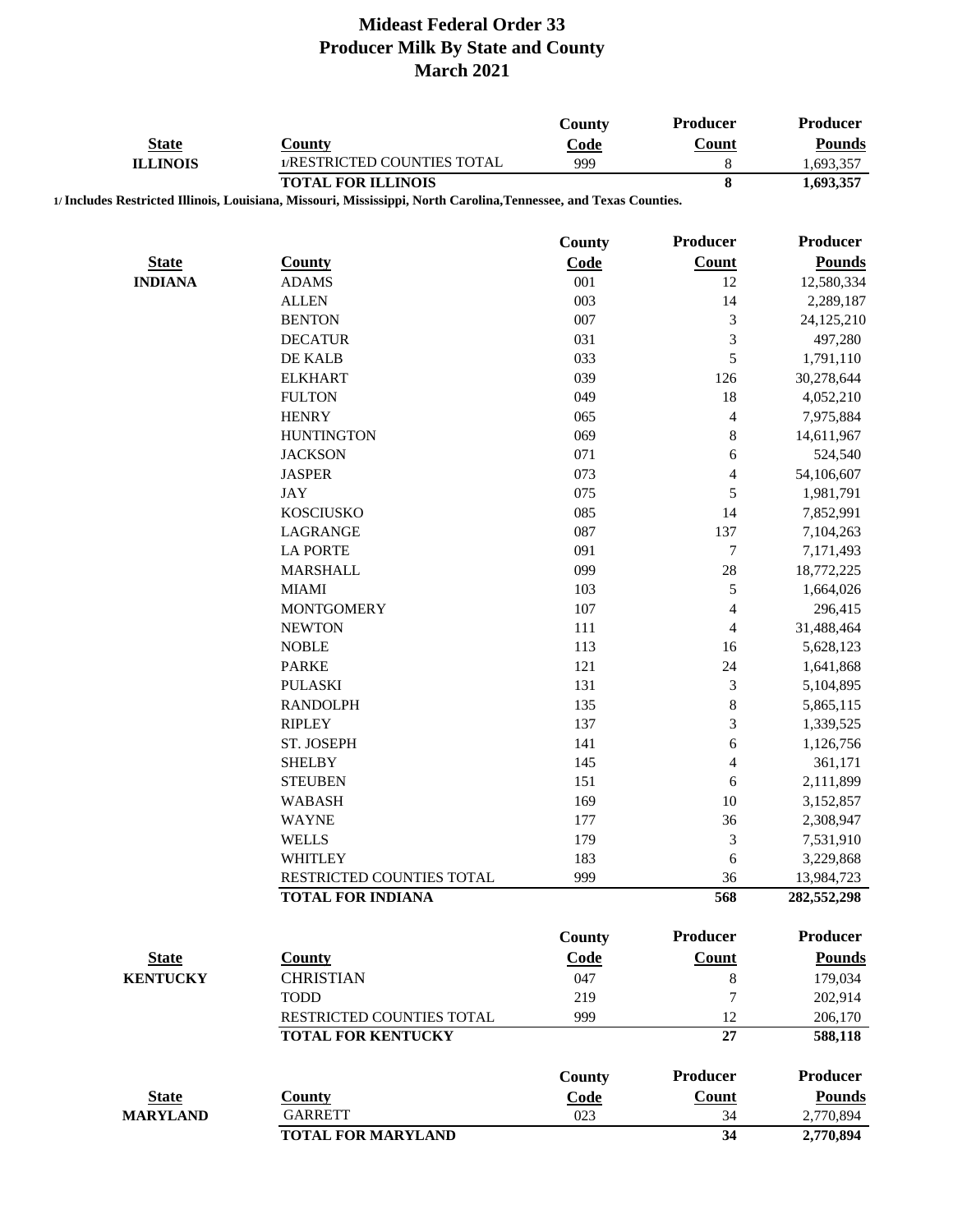|                 |                                 | <b>County</b> | Producer       | Producer               |
|-----------------|---------------------------------|---------------|----------------|------------------------|
| <b>State</b>    | <b>County</b>                   | Code          | Count          | <b>Pounds</b>          |
| <b>MICHIGAN</b> | <b>ALCONA</b>                   | 001           | 3              | 265,509                |
|                 | <b>ALGER</b>                    | 003           | $\overline{4}$ | 252,001                |
|                 | <b>ALLEGAN</b>                  | 005           | 24             | 28,707,531             |
|                 | <b>ALPENA</b>                   | 007           | 15             | 1,095,077              |
|                 | <b>ARENAC</b>                   | 011           | 14             | 6,342,628              |
|                 | <b>BARRY</b>                    | 015           | $20\,$         | 23,950,655             |
|                 | <b>BERRIEN</b>                  | 021           | 5              | 1,677,582              |
|                 | <b>BRANCH</b>                   | 023           | 7              | 3,036,366              |
|                 | <b>CALHOUN</b>                  | 025           | 13             | 12,011,532             |
|                 | <b>CHARLEVOIX</b>               | 029           | $\overline{4}$ | 675,778                |
|                 | <b>CHIPPEWA</b>                 | 033           | 4              | 456,764                |
|                 | <b>CLARE</b>                    | 035           | 13             | 921,513                |
|                 | <b>CLINTON</b>                  | 037           | 29             | 64,500,995             |
|                 | <b>EATON</b>                    | 045           | 17             | 274,870                |
|                 | <b>GENESEE</b>                  | 049           | $\overline{4}$ | 576,670                |
|                 | <b>GLADWIN</b>                  | 051           | $\mathfrak{Z}$ | 217,090                |
|                 | <b>GRATIOT</b>                  | 057           | $27\,$         | 89,789,815             |
|                 | <b>HILLSDALE</b>                | 059           | 12             | 2,172,487              |
|                 | <b>HURON</b>                    | 063           | 51             | 57,123,967             |
|                 | <b>INGHAM</b>                   | 065           | 17             | 6,154,416              |
|                 | <b>IONIA</b>                    | 067           | $26\,$         | 26,826,263             |
|                 | <b>IOSCO</b>                    | 069           | $10\,$         | 1,190,774              |
|                 | <b>ISABELLA</b>                 | 073           | 17             | 11,164,470             |
|                 | <b>JACKSON</b>                  | 075           | 15             | 5,603,694              |
|                 | <b>KALAMAZOO</b>                | 077           | $\overline{4}$ | 9,579,170              |
|                 | <b>KENT</b>                     | 081           | 14             | 8,773,768              |
|                 | <b>LAPEER</b>                   | 087           | 13             | 1,732,883              |
|                 | <b>LENAWEE</b>                  | 091           | 16             | 40,365,826             |
|                 | <b>LIVINGSTON</b>               | 093           | $\mathbf{9}$   | 1,691,608              |
|                 | <b>MACOMB</b>                   | 099           | 3              | 200,804                |
|                 | <b>MASON</b>                    | 105           | 7              | 1,650,301              |
|                 | <b>MECOSTA</b>                  | 107           | $\,8\,$        | 2,933,087              |
|                 | <b>MENOMINEE</b>                | 109           | $10\,$         | 1,331,788              |
|                 | <b>MISSAUKEE</b>                | 113           | 33             | 39,307,471             |
|                 | <b>MONTCALM</b>                 | 117           | 32             | 11,152,124             |
|                 | <b>MONTMORENCY</b>              | 119           | 3              | 211,687                |
|                 | <b>MUSKEGON</b>                 | 121           | 10             | 14,112,409             |
|                 | <b>NEWAYGO</b>                  | 123           | 16             |                        |
|                 |                                 | 129           | $27\,$         | 6,418,629              |
|                 | <b>OGEMAW</b><br><b>OSCEOLA</b> | 133           | $20\,$         | 5,372,818<br>8,220,101 |
|                 |                                 |               |                |                        |
|                 | <b>OSCODA</b>                   | 135           | 7              | 547,236                |
|                 | <b>OTTAWA</b>                   | 139           | $24\,$         | 39,695,914             |
|                 | PRESQUE ISLE                    | 141           | $\mathfrak{Z}$ | 178,275                |
|                 | SAGINAW                         | 145           | 8              | 2,853,390              |
|                 | <b>ST. CLAIR</b>                | 147           | $\,8\,$        | 1,923,489              |
|                 | ST. JOSEPH                      | 149           | 15             | 4,515,136              |
|                 | <b>SANILAC</b>                  | 151           | 66             | 32,332,838             |
|                 | <b>SHIAWASSEE</b>               | 155           | 11             | 4,868,780              |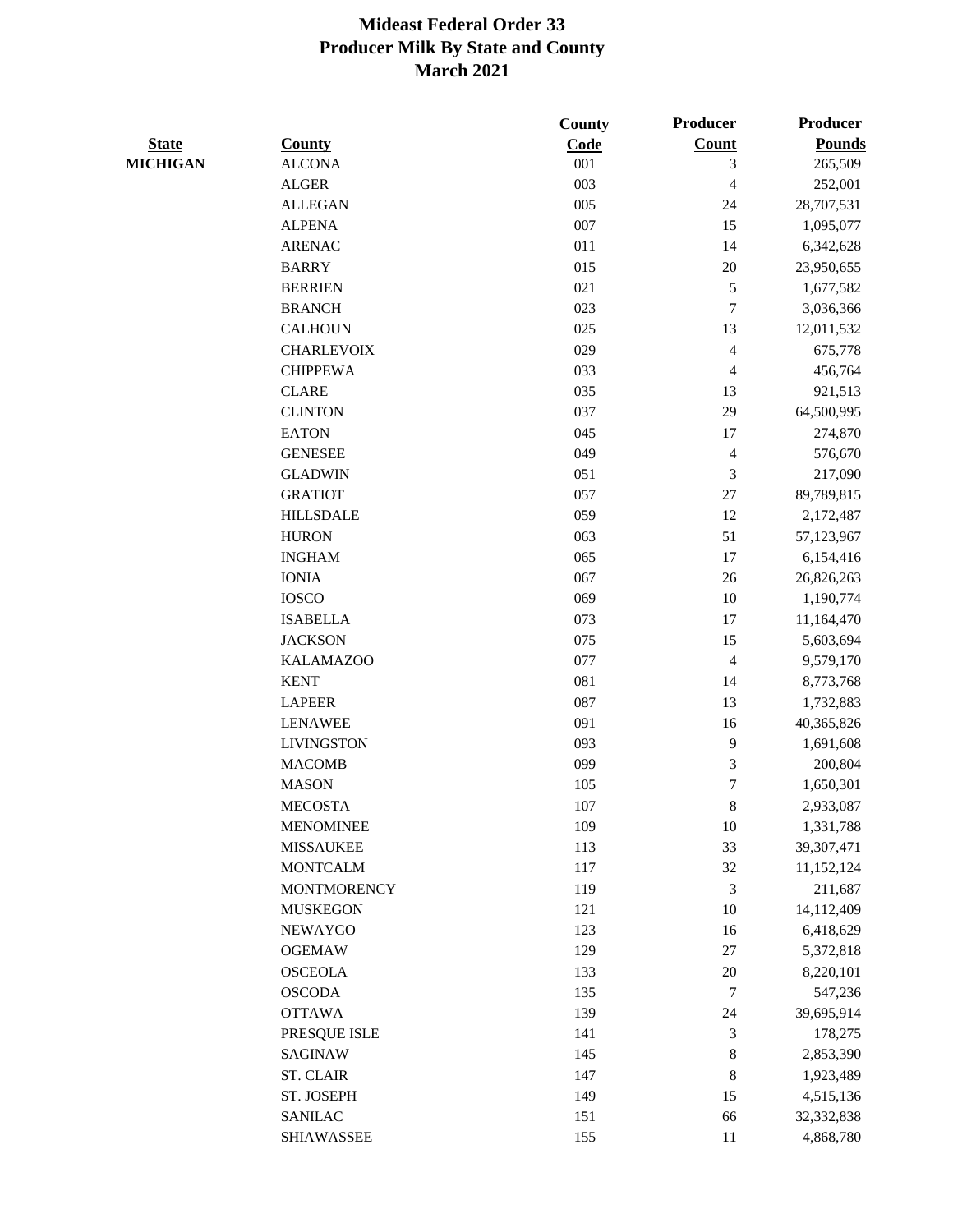|                  |                            | County      | Producer         | Producer        |
|------------------|----------------------------|-------------|------------------|-----------------|
| <b>State</b>     | <b>County</b>              | Code        | Count            | <b>Pounds</b>   |
| <b>MICHIGAN</b>  | <b>TUSCOLA</b>             | 157         | 25               | 16,976,988      |
|                  | <b>VAN BUREN</b>           | 159         | 3                | 17,633,260      |
|                  | WASHTENAW                  | 161         | 11               | 3,233,856       |
|                  | <b>WEXFORD</b>             | 165         | 9                | 297,728         |
|                  | RESTRICTED COUNTIES TOTAL  | 999         | 22               | 3,065,506       |
|                  | <b>TOTAL FOR MICHIGAN</b>  |             | 791              | 626,165,317     |
|                  |                            |             |                  |                 |
| <b>State</b>     | <b>County</b>              | Code        | <b>Count</b>     | <b>Pounds</b>   |
| <b>MINNESOTA</b> | <b>OTTER TAIL</b>          | 111         | 4                | 214,504         |
|                  | RESTRICTED COUNTIES TOTAL  | 999         | 4                | 69,230          |
|                  | <b>TOTAL FOR MINNESOTA</b> |             | $\overline{8}$   | 283,734         |
|                  |                            | County      | <b>Producer</b>  | <b>Producer</b> |
| <b>State</b>     | <b>County</b>              | Code        | <b>Count</b>     | <b>Pounds</b>   |
| <b>NEW YORK</b>  | <b>CATTARAUGUS</b>         | 009         | 34               | 18,818,215      |
|                  | <b>CHAUTAUQUA</b>          | 013         | 64               | 18,091,161      |
|                  | <b>CHENANGO</b>            | 017         | 4                | 9,439           |
|                  | <b>ERIE</b>                | 029         | 7                | 2,392,021       |
|                  | <b>LIVINGSTON</b>          | 051         | $\overline{4}$   | 5,340,093       |
|                  | <b>MADISON</b>             | 053         | 5                | 92,406          |
|                  | <b>STEUBEN</b>             | 101         | 6                | 6,163,673       |
|                  | <b>WYOMING</b>             | 121         | 9                | 19,451,402      |
|                  | RESTRICTED COUNTIES TOTAL  | 999         | 9                | 6,449,361       |
|                  | <b>TOTAL FOR NEW YORK</b>  |             | $\overline{142}$ | 76,807,771      |
|                  |                            |             |                  |                 |
|                  |                            |             |                  |                 |
|                  |                            | County      | <b>Producer</b>  | <b>Producer</b> |
| <b>State</b>     | <b>County</b>              | <b>Code</b> | Count            | <b>Pounds</b>   |
| <b>OHIO</b>      | <b>ADAMS</b>               | 001         | $\overline{4}$   | 408,975         |
|                  | <b>ALLEN</b>               | 003         | 3                | 627,216         |
|                  | <b>ASHLAND</b>             | 005         | 36               | 13,177,967      |
|                  | <b>ASHTABULA</b>           | 007         | 16               | 6,640,129       |
|                  | <b>ATHENS</b>              | 009         | $\overline{4}$   | 187,570         |
|                  | <b>AUGLAIZE</b>            | 011         | 26               | 5,472,846       |
|                  | <b>BELMONT</b>             | 013         | 7                | 718,859         |
|                  | <b>BROWN</b>               | 015         | 4                | 583,671         |
|                  | CARROLL                    | 019         | 15               | 1,099,661       |
|                  | <b>CHAMPAIGN</b>           | 021         | $\,$ 8 $\,$      | 866,700         |
|                  | <b>CLARK</b>               | 023         | 4                | 9,114,051       |
|                  | <b>CLINTON</b>             | 027         | 3                | 227,723         |
|                  | <b>COLUMBIANA</b>          | 029         | 50               | 11,559,667      |
|                  | <b>COSHOCTON</b>           | 031         | $20\,$           | 3,745,264       |
|                  | <b>CRAWFORD</b>            | 033         | $\sqrt{6}$       | 3,108,139       |
|                  | <b>DARKE</b>               | 037         | $25\,$           | 9,311,938       |
|                  | <b>DEFIANCE</b>            | 039         | $\,$ 8 $\,$      | 9,253,270       |
|                  | <b>DELAWARE</b>            | 041         | 3                | 193,689         |
|                  | <b>FAYETTE</b>             | 047         | $\overline{4}$   | 1,134,116       |
|                  | <b>FULTON</b>              | 051         | $\overline{4}$   | 5,712,111       |
|                  | <b>GEAUGA</b>              | 055         | 34               | 4,493,152       |
|                  | <b>GREENE</b>              | 057         | 3                | 1,225,216       |
|                  | <b>HANCOCK</b>             | 063         | 3                | 1,754,334       |
|                  | <b>HARDIN</b>              | 065         | $\,8\,$          | 16,973,162      |
|                  | <b>HARRISON</b>            | 067         | 4                | 226,598         |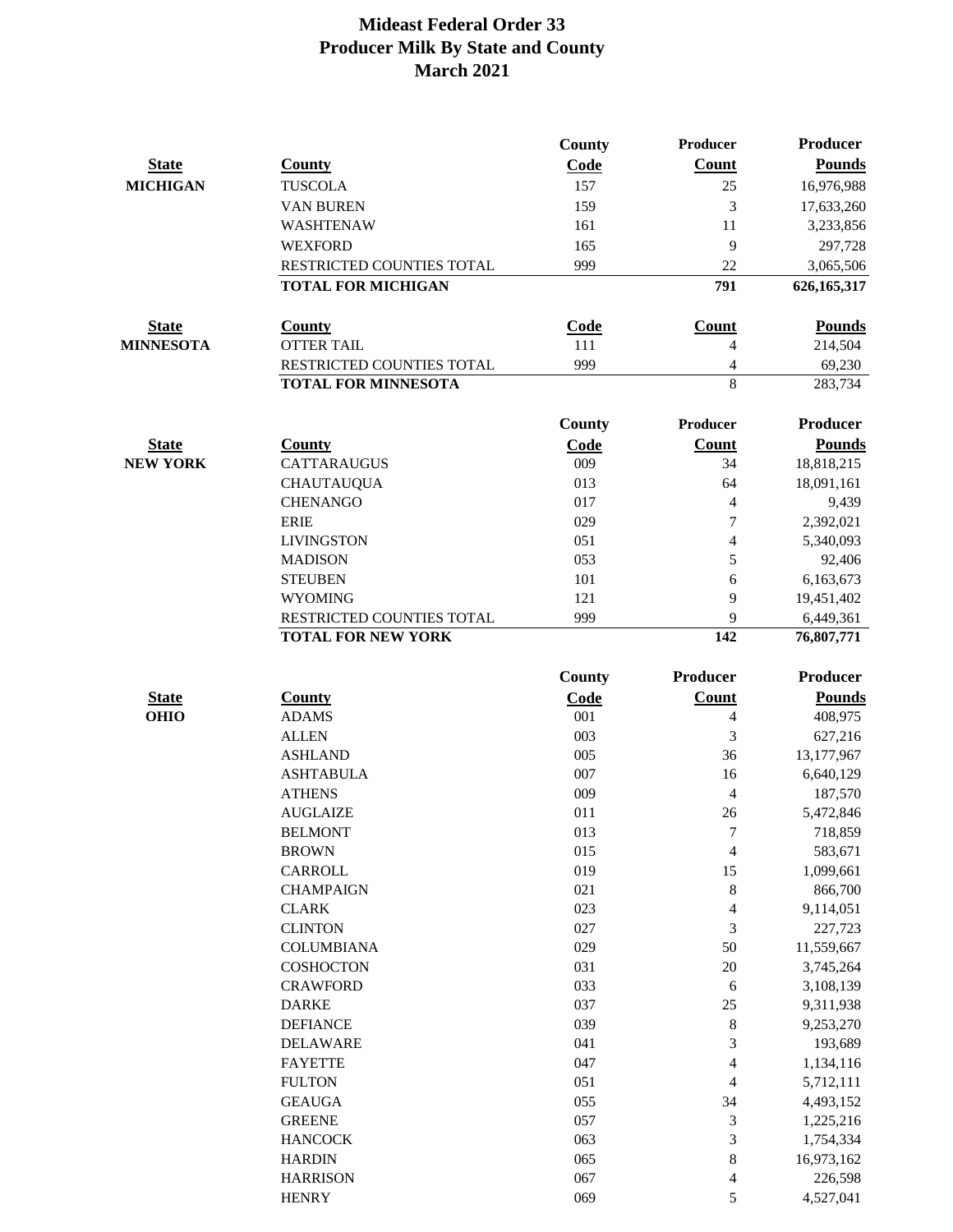|              |                                                    | County     | Producer         | Producer                    |
|--------------|----------------------------------------------------|------------|------------------|-----------------------------|
| <b>State</b> | <b>County</b>                                      | Code       | <b>Count</b>     | <b>Pounds</b>               |
| <b>OHIO</b>  | <b>HIGHLAND</b>                                    | 071        | 21               | 2,022,337                   |
|              | <b>HOLMES</b>                                      | 075        | 119              | 11,498,226                  |
|              | <b>HURON</b>                                       | 077        | 39               | 5,048,234                   |
|              | <b>JEFFERSON</b>                                   | 081        | 6                | 533,519                     |
|              | <b>KNOX</b>                                        | 083        | 22               | 6,490,743                   |
|              | <b>LICKING</b>                                     | 089        | 6                | 5,075,089                   |
|              | <b>LOGAN</b>                                       | 091        | $20\,$           | 4,494,927                   |
|              | <b>LORAIN</b>                                      | 093        | 9                | 1,088,125                   |
|              | <b>MADISON</b>                                     | 097        | $\boldsymbol{7}$ | 14,449,888                  |
|              | <b>MAHONING</b>                                    | 099        | 22               | 8,082,954                   |
|              | <b>MEDINA</b>                                      | 103        | 10               | 2,192,926                   |
|              | <b>MERCER</b>                                      | 107        | 65               | 26, 151, 288                |
|              | <b>MIAMI</b>                                       | 109        | 5                | 726,179                     |
|              | <b>MONROE</b>                                      | 111        | 6                | 804,232                     |
|              | <b>MORGAN</b>                                      | 115        | 6                | 791,091                     |
|              | <b>MORROW</b>                                      | 117        | 5                | 2,430,338                   |
|              | <b>MUSKINGUM</b>                                   | 119        | 9                | 1,087,074                   |
|              | <b>PAULDING</b>                                    | 125        | 6                | 19,113,376                  |
|              | <b>PICKAWAY</b>                                    | 129        | 6                | 4,141,472                   |
|              | <b>PORTAGE</b>                                     | 133        | 6                | 449,508                     |
|              | <b>PREBLE</b>                                      | 135        | 6                | 1,178,553                   |
|              | <b>PUTNAM</b>                                      | 137        | 8                | 7,163,043                   |
|              | <b>RICHLAND</b>                                    | 139        | 99               | 10,052,512                  |
|              | <b>ROSS</b>                                        | 141        | 8                | 875,345                     |
|              | <b>SANDUSKY</b>                                    | 143        | 6                | 568,160                     |
|              | <b>SHELBY</b>                                      | 149        | 27               | 9,351,968                   |
|              | <b>STARK</b>                                       | 151        | 47               | 11,622,959                  |
|              | <b>TRUMBULL</b>                                    | 155        | 15               | 3,232,572                   |
|              | TUSCAWARAS                                         | 157        | 106              |                             |
|              | <b>UNION</b>                                       | 159        |                  | 13,823,490                  |
|              | VAN WERT                                           | 161        | 6                | 958,275                     |
|              | <b>WASHINGTON</b>                                  | 167        | 6<br>13          | 8,608,404                   |
|              | <b>WAYNE</b>                                       |            | 161              | 2,644,833                   |
|              | <b>WOOD</b>                                        | 169        |                  | 52,249,048                  |
|              | <b>WYANDOT</b>                                     | 173        | 3                | 1,240,175                   |
|              |                                                    | 175<br>999 | 4<br>26          | 689,386                     |
|              | RESTRICTED COUNTIES TOTAL<br><b>TOTAL FOR OHIO</b> |            | 1,243            | 25,901,430<br>379, 174, 744 |
|              |                                                    |            |                  |                             |
|              |                                                    | County     | Producer         | <b>Producer</b>             |
| <b>State</b> | <b>County</b>                                      | Code       | Count            | <b>Pounds</b>               |
| PENNSYLVANIA | <b>ARMSTRONG</b>                                   | 005        | 16               | 2,382,140                   |
|              | <b>BEAVER</b>                                      | 007        | 18               | 1,063,281                   |
|              | <b>BRADFORD</b>                                    | 015        | 6                | 837,410                     |
|              | <b>BUTLER</b>                                      | 019        | 22               | 3,613,289                   |
|              | <b>CAMBRIA</b>                                     | 021        | 6                | 1,586,098                   |
|              | <b>CENTRE</b>                                      | 027        | 6                | 1,220,746                   |
|              | <b>CHESTER</b>                                     | 029        | 27               | 1,787,832                   |
|              | <b>CLARION</b>                                     | 031        | 12               | 2,230,707                   |
|              | <b>CLEARFIELD</b>                                  | 033        | 10               | 1,092,996                   |

CLINTON 035 12 301,778 COLUMBIA 037 10 265,324 CRAWFORD 039 74 17,732,975 ELK 623,050 ERIE 049 34 3,917,410 FAYETTE 051 17 2,393,042